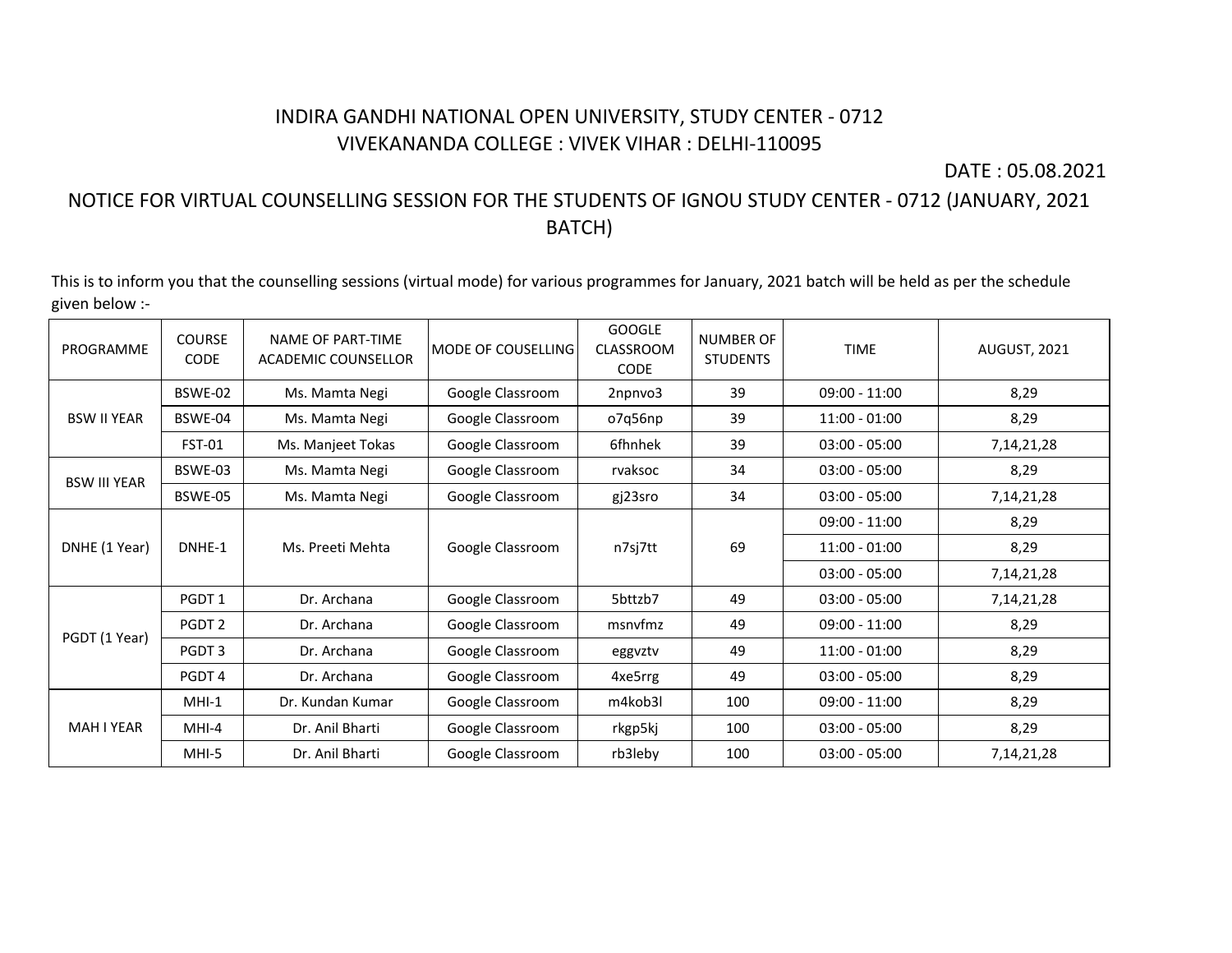|                    | $MHI-3$         | Dr. Vinod Kumar        | Google Classroom | 67jtzlj | 54             | $11:00 - 01:00$ | 8,29          |
|--------------------|-----------------|------------------------|------------------|---------|----------------|-----------------|---------------|
|                    | MHI-6           | Dr. Amrit Anurag       | Google Classroom | 5r4f446 | 25             | $09:00 - 11:00$ | 8,29          |
| <b>MAH II YEAR</b> | MHI-8           | Dr. Amrit Anurag       | Google Classroom | v2dpidl | 44             | $03:00 - 05:00$ | 7, 14, 21, 28 |
|                    | MHI-9           | Dr. Vinod Kumar        | Google Classroom | pege2k3 | 52             | $01:00 - 03:00$ | 8,29          |
|                    | MPSE-003        | Dr. Kiran Pal          | Google Classroom | dzh5gtg | 10             | $03:00 - 05:00$ | 8,29          |
|                    | <b>MPSE-004</b> | Dr. Amrit Anurag       | Google Classroom | eugzo5h | 10             | $01:00 - 03:00$ | 7, 14, 21, 28 |
|                    | <b>MEC-002</b>  | Mr. Amit Singh Khokhar | Google Classroom | okxy7jl | 112            | $09:00 - 11:00$ | 8,29          |
| MEC I YEAR         | <b>MEC-004</b>  | Mr. Amit Singh Khokhar | Google Classroom | y5htebr | 112            | $11:00 - 01:00$ | 8,29          |
|                    | <b>MEC-101</b>  | Mr. Lalit              | Google Classroom | wy5565d | 112            | $03:00 - 05:00$ | 7, 14, 21, 28 |
|                    | <b>MEC-103</b>  | Mr. Amit Singh Khokhar | Google Classroom | t7j5exg | 112            | $03:00 - 05:00$ | 8,29          |
| <b>MEC II YEAR</b> | <b>MEC-007</b>  | Mr. Lalit              | Google Classroom | tuo7ll7 | 55             | $09:00 - 11:00$ | 8,29          |
|                    | <b>MEC-106</b>  | Mr. Lalit              | Google Classroom | daaqspd | 55             | $11:00 - 01:00$ | 8,29          |
|                    | <b>MEC-108</b>  | Mr. Amit Singh Khokhar | Google Classroom | eozpk6f | 55             | $03:00 - 05:00$ | 7, 14, 21, 28 |
|                    | <b>MECE-001</b> | Mr. T.P. Pandey        | Google Classroom | lwtaugc | $\overline{7}$ | $01:00 - 03:00$ | 8,22,29       |
|                    | $MEG-1$         | Dr. Amit Kumar         | Google Classroom | lyf2l5f | 149            | $09:00 - 11:00$ | 8,29          |
| <b>MEG I YEAR</b>  | MEG-2           | Dr. Amit Kumar         | Google Classroom | g5yicpe | 149            | $11:00 - 01:00$ | 8,29          |
|                    | MEG-3           | Mr. Anand Kumar Singh  | Google Classroom | d7j75xz | 149            | $03:00 - 05:00$ | 8,29          |
|                    | MEG-4           | Dr. Amit Kumar         | Google Classroom | ocy4fpb | 149            | $03:00 - 05:00$ | 7, 14, 21, 28 |
| <b>MEG II YEAR</b> | MEG-7           | Mr. Anand Kumar Singh  | Google Classroom | b7pzqg4 | 84             | $03:00 - 05:00$ | 7, 14, 21, 28 |
|                    | MHD-02          | Dr. Avadesh Kumar      | Google Classroom | 5jbwtog | 101            | $09:00 - 11:00$ | 8,29          |
| <b>MHD I YEAR</b>  | MHD-03          | Dr. Avadesh Kumar      | Google Classroom | gdbr5dc | 101            | $11:00 - 01:00$ | 8,29          |
|                    | MHD-04          | Dr. Avadesh Kumar      | Google Classroom | gsy5ilu | 101            | $03:00 - 05:00$ | 7, 14, 21, 28 |
|                    | MHD-06          | Dr. Avadesh Kumar      | Google Classroom | ligj2mg | 101            | $03:00 - 05:00$ | 8,29          |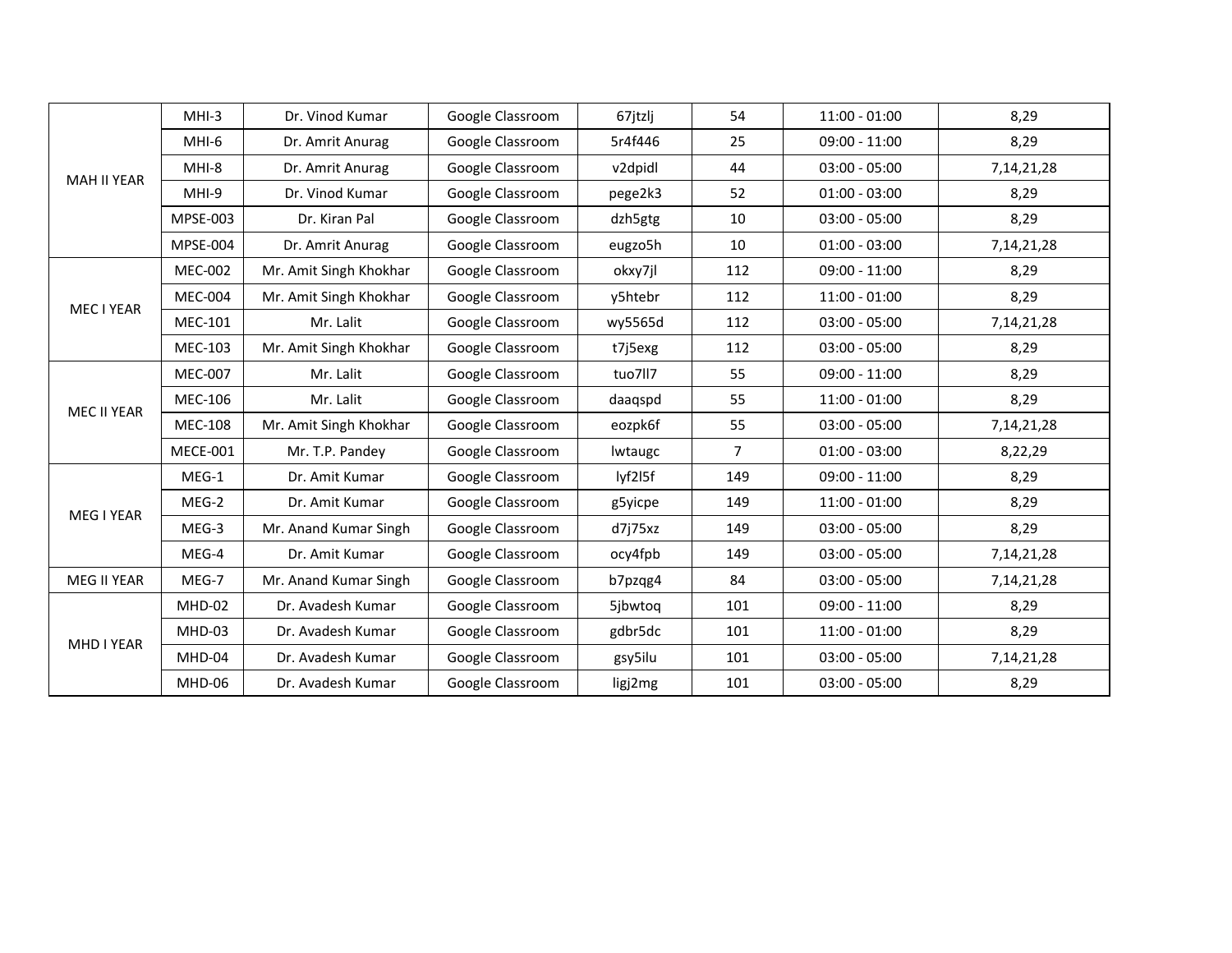|                    | MHD-01         | Dr. Anu Kumari          | Google Classroom | eoknro7 | 72  | $09:00 - 11:00$ | 8,29          |
|--------------------|----------------|-------------------------|------------------|---------|-----|-----------------|---------------|
|                    | MHD-05         | Dr. Gopal Lal Meena     | Google Classroom | i5slwlf | 72  | $11:00 - 01:00$ | 8,29          |
|                    | MHD-07         | Dr. Pankaj Sharma       | Google Classroom | krgrxye | 72  | $03:00 - 05:00$ | 7, 14, 21, 28 |
| MHD II YEAR        | $MHD-13$       | Dr. Gopal Lal Meena     | Google Classroom | bmqugth | 19  | $03:00 - 05:00$ | 8,22,29       |
|                    | <b>MHD-15</b>  | Dr. Gopal Lal Meena     | Google Classroom | akxn4h5 | 19  | $01:00 - 03:00$ | 7, 14, 21, 28 |
|                    | $MHD-16$       | Dr. Hemanshi Srivastava | Google Classroom | 6j3ufsi | 19  | $01:00 - 03:00$ | 8,29          |
|                    | MPA-011        | Dr. Manish Kumar        | Google Classroom | xyoky56 | 78  | $03:00 - 05:00$ | 7, 14, 21, 28 |
| MPA I YEAR         | MPA-012        | Dr. Manish Kumar        | Google Classroom | 4mqbdfj | 78  | $09:00 - 11:00$ | 8,29          |
|                    | MPA-013        | Dr. Shyam Sundar Prasad | Google Classroom | pdp3ad3 | 78  | $11:00 - 01:00$ | 8,29          |
|                    | <b>MPA-014</b> | Dr. Manish Kumar        | Google Classroom | rcd73dy | 78  | $01:00 - 03:00$ | 8,29          |
|                    | MPA-015        | Ms. Tanya Fransz        | Google Classroom | izuhz5v | 20  | $11:00 - 01:00$ | 8,29          |
|                    | MPA-016        | Dr. Shyam Sundar Prasad | Google Classroom | qvzh2d3 | 20  | $03:00 - 05:00$ | 8,22,29       |
| <b>MPA II YEAR</b> | MPA-017        | Dr.Manoj Kumar          | Google Classroom | uuzc23b | 13  | $01:00 - 03:00$ | 7,14,21,28    |
|                    | <b>MPA-018</b> | Dr.Manoj Kumar          | Google Classroom | jullhmm | 13  | $03:00 - 05:00$ | 7, 14, 21, 28 |
|                    | MPS-003        | Ms. Priyanka            | Google Classroom | x76bkit | 17  | $01:00 - 03:00$ | 8,29          |
|                    | MSO-002        | Ms. Archana Pandey      | Google Classroom | bzoupu7 | 8   | $09:00 - 11:00$ | 8,29          |
| <b>MPS I YEAR</b>  | MPS-001        | Ms. Priyanka            | Google Classroom | mshagwi | 339 | $03:00 - 05:00$ | 7,14,21,28    |
|                    | MPS-002        | Ms. Priyanka            | Google Classroom | zhrkxiv | 339 | $09:00 - 11:00$ | 8,29          |
|                    | MPS-003        | Ms. Priyanka            | Google Classroom | x76bkit | 339 | $01:00 - 03:00$ | 8,29          |
|                    | MPS-004        | Ms. Priyanka            | Google Classroom | 7ckij42 | 339 | $03:00 - 05:00$ | 8,29          |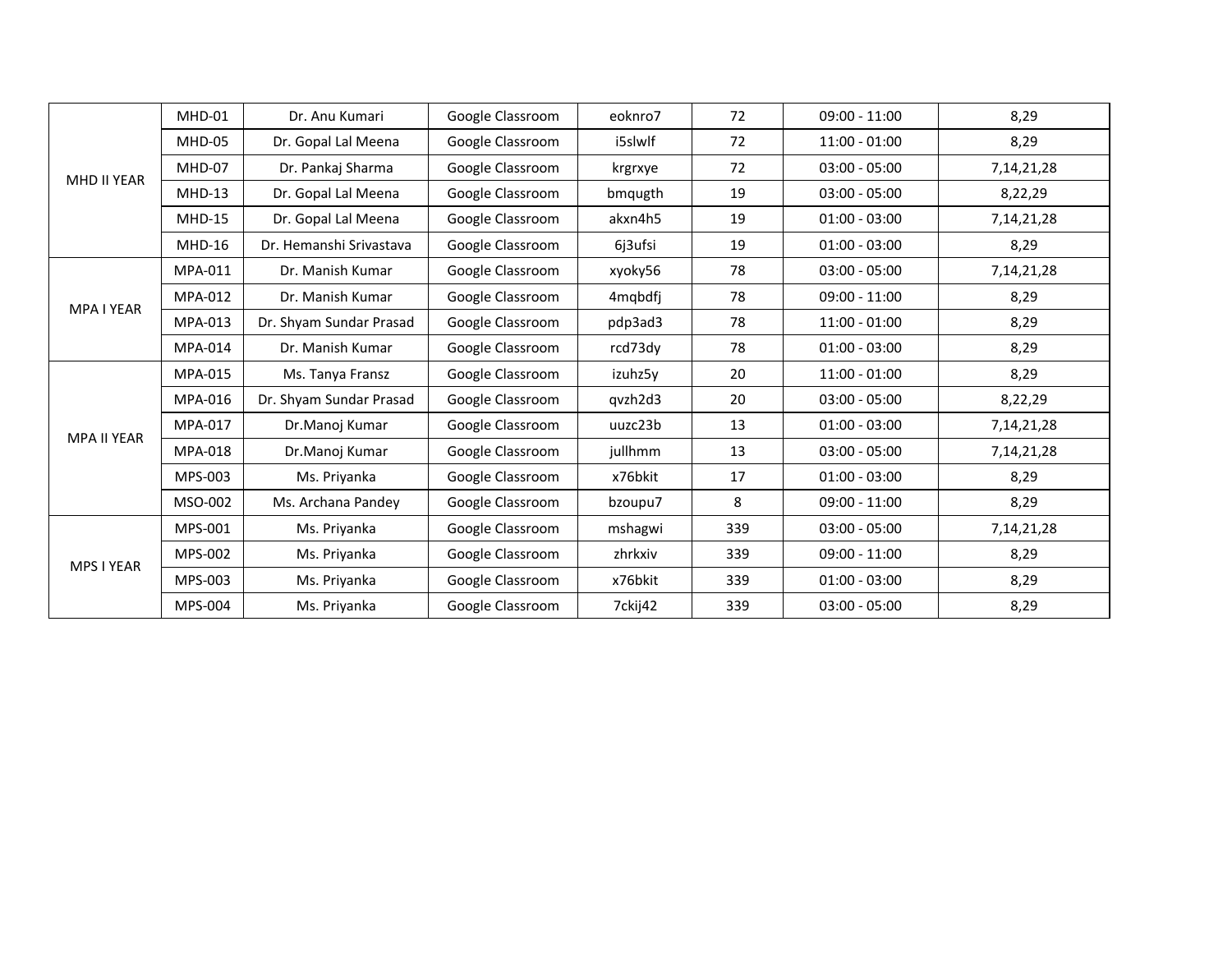| <b>MPS II YEAR</b> | <b>MGPE-007</b> | Dr. Maheep              | Google Classroom | ppf57wq | 115 | $11:00 - 01:00$ | 8,29          |
|--------------------|-----------------|-------------------------|------------------|---------|-----|-----------------|---------------|
|                    | <b>MPSE-001</b> | Dr. Kiran Pal           | Google Classroom | g6qibns | 179 | $01:00 - 03:00$ | 8,29          |
|                    | <b>MPSE-002</b> | Dr. Kiran Pal           | Google Classroom | tvalzsx | 34  | $03:00 - 05:00$ | 7, 14, 21, 28 |
|                    | <b>MPSE-003</b> | Dr. Kiran Pal           | Google Classroom | dzh5gtg | 85  | $03:00 - 05:00$ | 8,29          |
|                    | MPSE-004        | Dr. Amrit Anurag        | Google Classroom | eugzo5h | 168 | $01:00 - 03:00$ | 7, 14, 21, 28 |
|                    | <b>MPSE-007</b> | Dr. Maheep              | Google Classroom | ncah3j6 | 174 | $09:00 - 11:00$ | 8,29          |
| MSO I YEAR         | MSO-001         | Ms. Archana Pandey      | Google Classroom | enlsmls | 423 | $03:00 - 05:00$ | 7, 14, 21, 28 |
|                    | MSO-002         | Ms. Archana Pandey      | Google Classroom | bzoupu7 | 423 | $09:00 - 11:00$ | 8,29          |
|                    | MSO-004         | Ms. Archana Pandey      | Google Classroom | cohyto4 | 423 | $01:00 - 03:00$ | 8,29          |
| MSO II YEAR        | MPA-016         | Dr. Shyam Sundar Prasad | Google Classroom | qvzh2d3 | 25  | $03:00 - 05:00$ | 8,22,29       |
|                    | MPS-003         | Ms. Priyanka            | Google Classroom | x76bkit | 52  | $01:00 - 03:00$ | 8,29          |
|                    | <b>MSOE-001</b> | Ms. Tirthajani Panda    | Google Classroom | f757re3 | 63  | $09:00 - 11:00$ | 8,29          |
|                    | <b>MSOE-002</b> | Ms. Tirthajani Panda    | Google Classroom | wncstyy | 22  | $11:00 - 01:00$ | 8,29          |
|                    | <b>MSOE-003</b> | Ms. Tirthajani Panda    | Google Classroom | uwzjrlt | 57  | $03:00 - 05:00$ | 7, 14, 21, 28 |
|                    | MSOE-004        | Ms. Tirthajani Panda    | Google Classroom | finlkgr | 49  | $01:00 - 03:00$ | 7, 14, 21, 28 |

You are required to attend your counselling at the scheduled date and time. Please get in touch with your counsellor at the earliest. The Study Center shall be sharing

Subject Name :-

| BSW II YEAR | BSWE-02 | Social Work Intervention with individuals and groups |
|-------------|---------|------------------------------------------------------|
|-------------|---------|------------------------------------------------------|

- BSW II YEAR BSWE-04 Introduction to Family Life Education
- BSW II YEAR FST-01 Foundation Course in Science and Technology
- BSW III YEAR BSWE-03 Social Work intervention with communities and institutions
- BSW III YEAR BSWE-05 Introduction to HIV/AIDS
- DNHE (1 Year) DNHE-1 Nutrition for the Community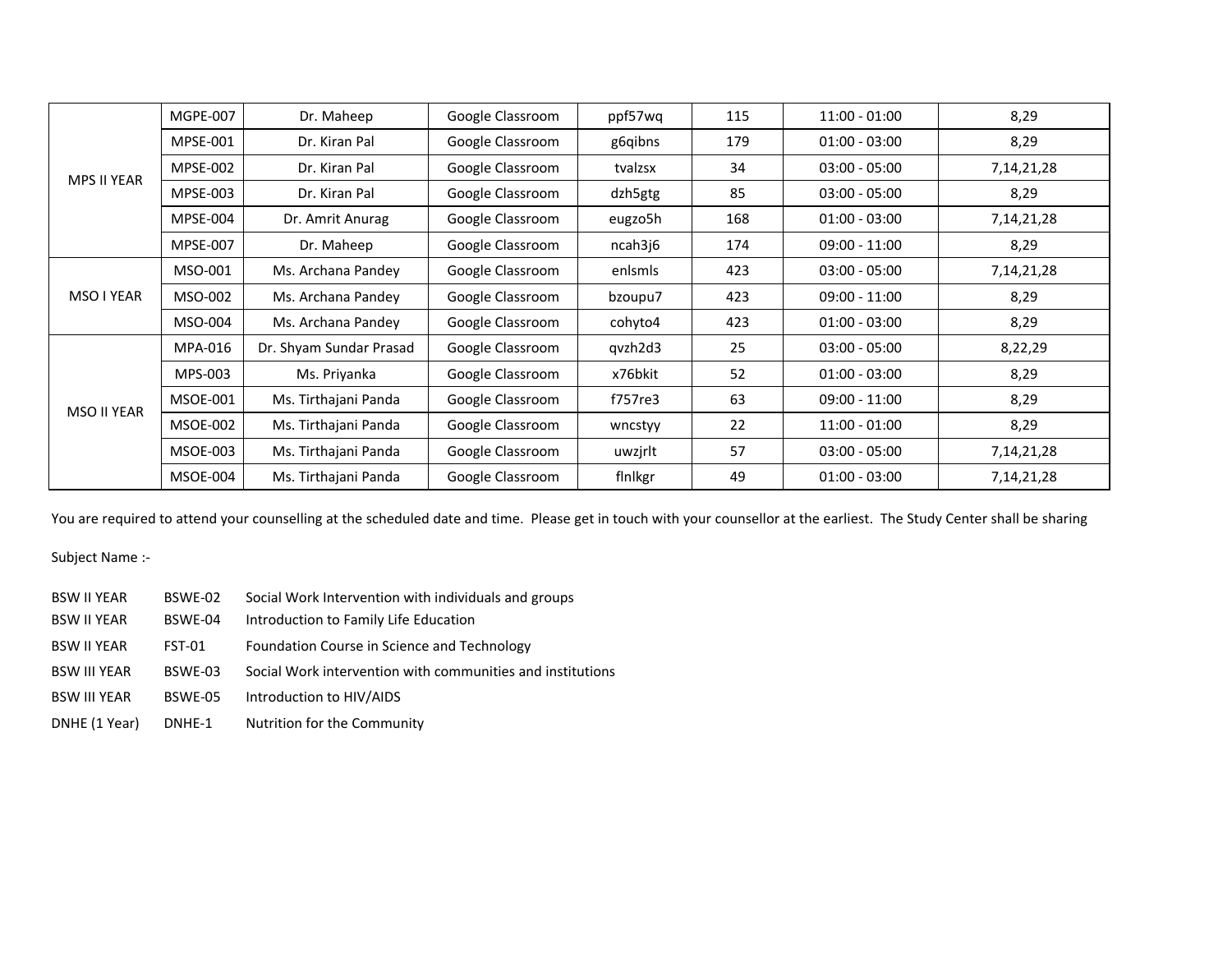| PGDT (1 Year)      | PGDT <sub>1</sub> | Anuvad: Siddhant Aur Pravidhi                            |
|--------------------|-------------------|----------------------------------------------------------|
| PGDT (1 Year)      | PGDT <sub>2</sub> | Anuvad Ka Bhashik Aur Samajik Paksh                      |
| PGDT (1 Year)      | PGDT 3            | Vyavaharik Anuvad Ke Vividh Star Aur Kshetra             |
| PGDT (1 Year)      | PGDT <sub>4</sub> | Prashasanik Anuvad                                       |
| <b>MAH I YEAR</b>  | $MHI-1$           | <b>Ancient and Medieval Societies</b>                    |
| MAH I YEAR         | $MHI-4$           | Political Structures in India                            |
| MAH I YEAR         | MHI-5             | History of Indian Economy                                |
| <b>MAH II YEAR</b> | $MHI-3$           | Historiography                                           |
| MAH II YEAR        | MHI-6             | Evolution of Social Structures in India through the Ages |
| MAH II YEAR        | MHI-8             | History of Ecology and Environment : India               |
| MAH II YEAR        | MHI-9             | <b>Indian National Movement</b>                          |
| MAH II YEAR        | MPSE-003          | <b>Western Political Thought</b>                         |
| MAH II YEAR        | <b>MPSE-004</b>   | Social and Political Thought in Modern India             |
| MEC I YEAR         | MEC-002           | Macroeconomic Analysis                                   |
| MEC I YEAR         | <b>MEC-004</b>    | Economics of Growth and Development                      |
| MEC I YEAR         | MEC-101           | Microeconomic Analysis                                   |
| MEC I YEAR         | MEC-103           | <b>Quantitative Methods</b>                              |
| MEC II YEAR        | MEC-007           | <b>International Trade and Finance</b>                   |
| MEC II YEAR        | MEC-106           | <b>Public Economics</b>                                  |
| MEC II YEAR        | MEC-108           | <b>Economics of Social Sector and Environment</b>        |
| MEC II YEAR        | MECE-001          | <b>Econometric Methods</b>                               |
| MEG I YEAR         | $MEG-1$           | <b>British Poetry</b>                                    |
| MEG I YEAR         | MEG-2             | <b>British Drama</b>                                     |
| MEG I YEAR         | MEG-3             | <b>British Novel</b>                                     |
| MEG I YEAR         | MEG-4             | Aspects of Language                                      |
| MEG II YEAR        | MEG-7             | Indian English Literature                                |
| MHD I YEAR         | MHD-02            | Aadhunik Hindi Kavita                                    |
| MHD I YEAR         | MHD-03            | Upanyas evem Kahaniya                                    |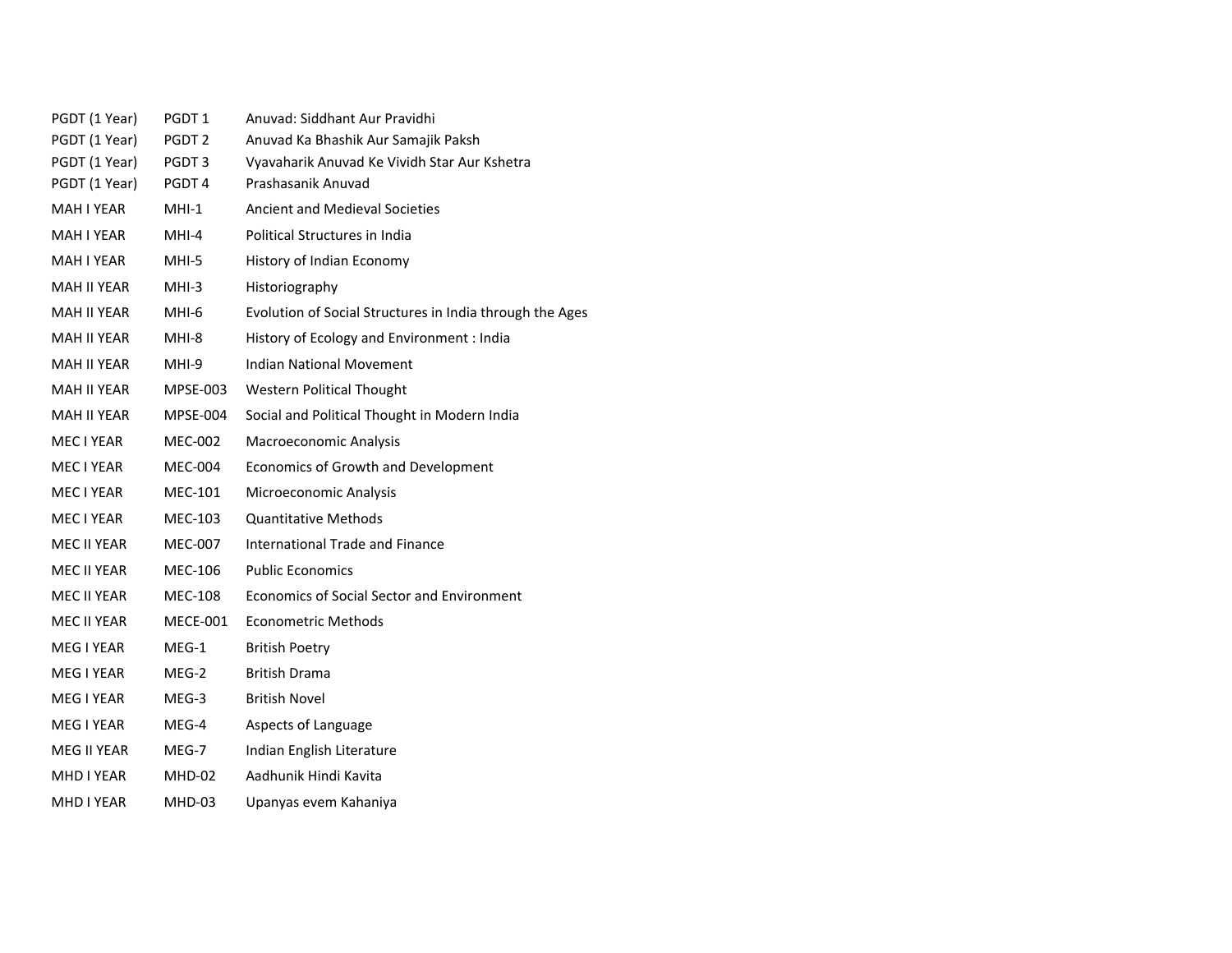| MHD I YEAR         | MHD-04          | Natak aur Anya Gadya Vidhayen                           |
|--------------------|-----------------|---------------------------------------------------------|
| MHD I YEAR         | MHD-06          | Hindi Bhasha or Sahitya ka Etihas                       |
| MHD II YEAR        | MHD-01          | Hindi Kavya 1 (Adi Kavya, Bhakti Kavya evam Riti Kavya) |
| MHD II YEAR        | <b>MHD-05</b>   | Sahitya Sidhant or Samalochna                           |
| MHD II YEAR        | MHD-07          | Bhasha Vigyan or Hindi Bhasha                           |
| MHD II YEAR        | MHD-13          | Upanyas - Swarup or Vikas                               |
| MHD II YEAR        | <b>MHD-15</b>   | Hindi Upanyaas - 2                                      |
| MHD II YEAR        | <b>MHD-16</b>   | Bhartiya Upanyas                                        |
| <b>MPA I YEAR</b>  | MPA-011         | State, Society and Public Administration                |
| MPA I YEAR         | MPA-012         | <b>Administrative Theory</b>                            |
| MPA I YEAR         | MPA-013         | <b>Public Systems Management</b>                        |
| MPA I YEAR         | MPA-014         | Human Resource Management                               |
| <b>MPA II YEAR</b> | MPA-015         | <b>Public Policy and Analysis</b>                       |
| <b>MPA II YEAR</b> | MPA-016         | Decentralisation and Local Governance                   |
| <b>MPA II YEAR</b> | MPA-017         | <b>Electronic Governance</b>                            |
| <b>MPA II YEAR</b> | MPA-018         | Disaster Management                                     |
| MPA II YEAR        | MPS-003         | India: Democracy and Development                        |
| <b>MPA II YEAR</b> | MSO-002         | Research Methodologies and Methods                      |
| MPS I YEAR         | MPS-001         | <b>Political Theory</b>                                 |
| MPS I YEAR         | MPS-002         | International Relations: Theory and Problems            |
| MPS I YEAR         | MPS-003         | India: Democracy and Development                        |
| MPS I YEAR         | MPS-004         | <b>Comparative Politics: Issues and Trends</b>          |
| <b>MPS II YEAR</b> | MGPE-007        | Non-Violent Movements after Gandhi                      |
| <b>MPS II YEAR</b> | MPSE-001        | India and the World                                     |
| <b>MPS II YEAR</b> | <b>MPSE-002</b> | State and Society in Latin America                      |
| <b>MPS II YEAR</b> | MPSE-003        | <b>Western Political Thought</b>                        |
| MPS II YEAR        | MPSE-004        | Social and Political Thought in Modern India            |
| <b>MPS II YEAR</b> | MPSE-007        | Social Movements and Politics in India                  |